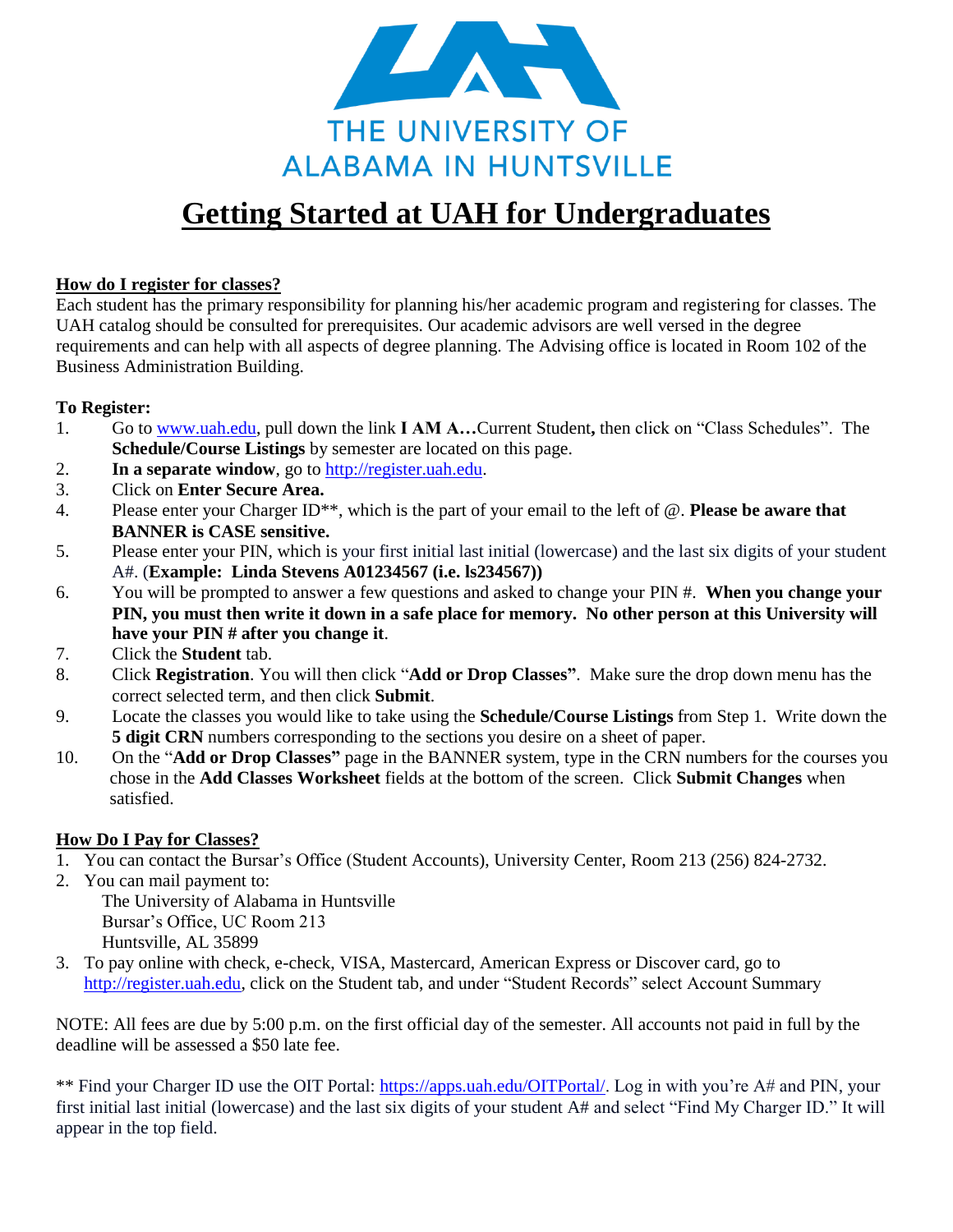## **Additional Tuition Information**

**Deferred Payment** – A deferred payment plan is available during the Fall and Spring semesters. Forms must be completed and returned to the Bursar's Office (Student Accounts) along with the first installment by 5:00 p.m. on the first official day of the semester. The payment will be due as stated in your contract.

**Refund Policy** – Students may drop any or all courses during the first ten days of the semester (Fall and Spring semester) and receive a refund. There is no refund after the first ten days of the semester. See calendar on [www.uah.edu](http://www.uah.edu/) for exact dates.

# **Office of Student Financial Services, University Center, Room 212, (256) 824-6241**

Note: Scholarship Application deadline for each Academic Year is December 1.

Students receiving financial aid are responsible for completing the necessary paperwork far enough in advance to assure the proper credits to their accounts. Deadlines: Fall – August 1; Spring – December 1; Summer – April 1. When students receiving financial assistance find it necessary to withdraw from school or reduce the course load to less than fulltime, it may be required that portions of the financial aid received be recovered from the student. Discuss your possible financial obligations with a Financial Services officer prior to course drop or withdrawal.

# **How do I set up an appointment with my advisor?**

**OPTION 1:** To make your own appointment with your undergraduate advisor visit

[https://cba.uah.edu/advising/calendar/.](https://cba.uah.edu/advising/calendar/) You can then login with your Username, which is the first part of your email address (before the @), and email password to view available time slots and schedule your appointment. Your initial password is your first initial last initial (lowercase) and the last six digits of your student A#.

(**Example: Linda Stevens A01234567 (i.e. ls234567)) OPTION 2:** Call the Academic Advising office at 256-824-6787. **OPTION 3:** Email [undergradbiz@uah.edu.](mailto:undergradbiz@uah.edu)

#### **How do I obtain a parking decal?**

**Parking Decals–** All students are required to have a UAH parking decal to park on campus. To order your decal visit [https://parking.uah.edu](https://parking.uah.edu/) and click on the "Employee or Student Permits" link. You can then login with your ChargerID, which is the first part of your email address (before the @), and password (first initial last initial (lowercase) and the last six digits of your student A# ). Additional vehicles may be registered at the Office of Public Safety for an additional fee. Fees are prorated for the summer semester.

Contact information: Office of Public Safety, Intermodal Facility, (256) 824-6594

#### **How do I claim in-state residence?**

**Residency** –Residency is determined by information submitted on your Application for Admission. An Alabama Residency Claim form is available from Charger Central, University Center, Room 118 or online at [http://www.uah.edu/registrar/forms/general.](http://www.uah.edu/registrar/forms/general) The application, along with supporting documentation, should be submitted prior to the first day of the semester.

#### **Am I eligible to go to the University Fitness Center?**

**University Fitness Center, UFC -** All full-time undergraduate students (12hrs a semester) can go to the University Fitness Center free of charge. For students taking less than 12 hours, you will be charged a nominal fee. Just print your schedule off of the banner website at [http://register.uah.edu](https://register.uah.edu/) and take to the Fitness Center.

#### **How do I check my UAH email?**

**STEP 1:** Go to google.uah.edu and login. Your Username is the first part of your email address (before the  $\omega$ ) and your initial password is your first initial last initial (lowercase) and the last six digits of your student A#.

#### (**Example: Linda Stevens A01234567 (i.e. ls234567))**

**\*\*\***If you have questions you should contact TAG (phone: 256-824-3333 | email: tag@uah.edu)\*\*\*

#### **How do I access the wireless internet on campus?**

Go to<http://www.uah.edu/oit/services/wireless> to find instructions for your operating system.